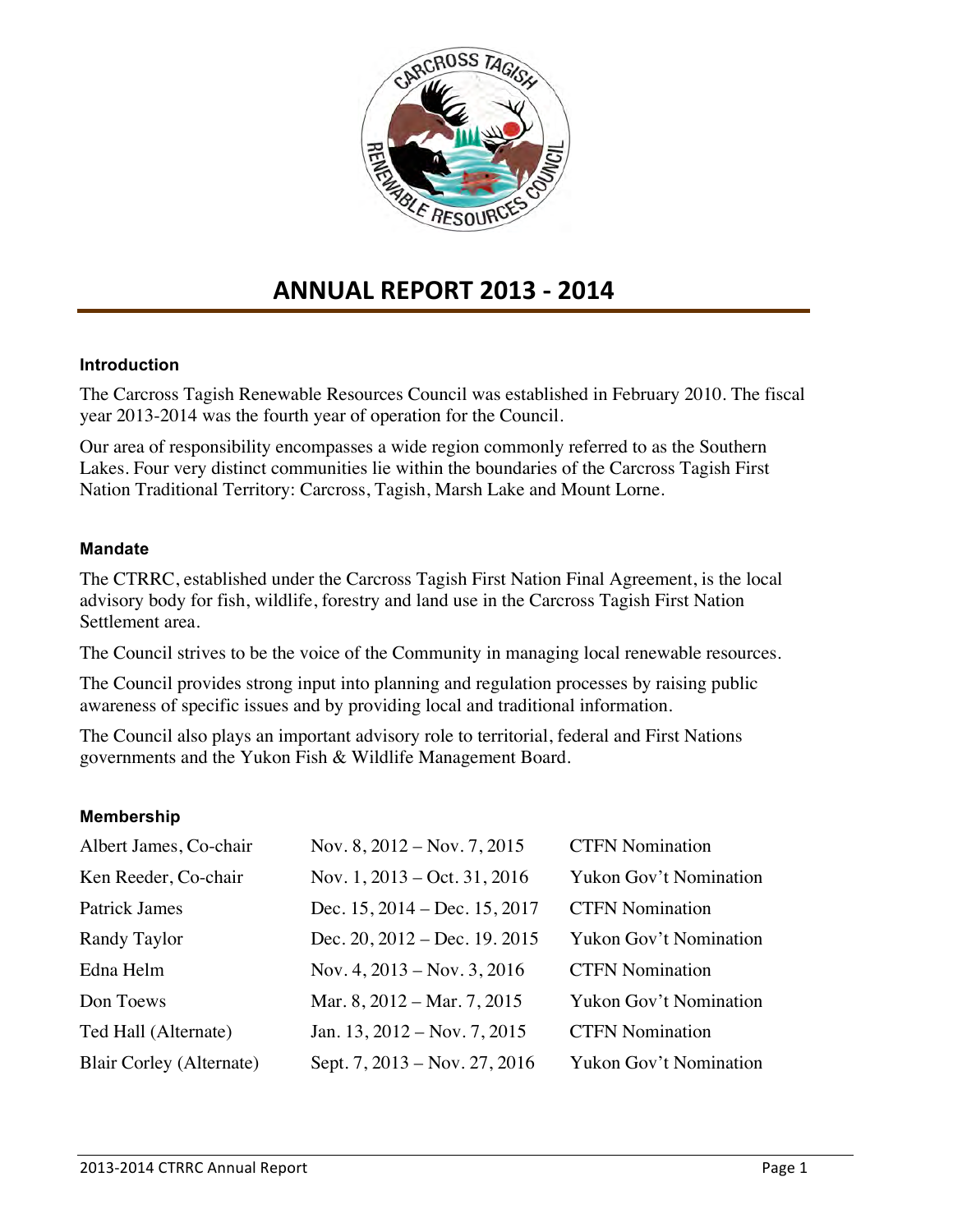## **Highlights**

The Council:

- continued to enjoy positive working and information sharing relationships with government biologists and conservations officers, and CTFN Lands personnel;
- developed a Communications Strategy to guide CTRRC public awareness advertising and participation at community events;
- launched a public awareness campaign, "Don't Lose It, Use It!" offering salvage options for freezer burned meat and fish;
- developed the concept and undertook preliminary planning for a multi-jurisdictional "Second" *On the Land Gathering*;
- three Council members attended the 15th North American Caribou Workshop, May 12-16, 2014
- held a special meeting, regarding CTFN Elders Caribou Management Harvest Plan, Implementation Planning Meeting; ??? CTRRC members attended the Southern Lakes Fish & Wildlife Monitoring Collaborative Practices Workshop, February 26 & 27, 2013;
- provided feedback and comments on a range of proposed legislative and policy changes including: "*Resource Access Framework*"; "*2012 Lubbock Valley Timber Harvest Plan*", "*Yukon Wildlife Act*", and Federal "*Species at Risk Act*";
- two Council members attended the *Marsh Lake Land Use Ideas* workshop;
- one Council member attended the *Carcross Local Area Plan* workshop;
- three Council members attended the *2012 Yukon North Slope Conference*;
- two Council members attended the *Yukon Fish and Wildlife Management Board AGM* .

## **Challenges**

- The vastness of the region, four distinct population centres, and wide-ranging priorities for the residents of each community continue to present a variety of logistical challenges for the Council.
- Due primarily to its close proximity to the Yukon's major population centre, the Southern Lakes region is under constant pressure from a variety of factions wanting to use, occupy and develop land and natural resources in the area. This continuing pressure has disturbed wildlife patterns and fish populations, and jeopardized the sustainability of traditional lifestyles and activities.

#### **Office Administration:**

- The Council office, centrally located in the Tagish Community Centre is staffed four days per week.
- The Office Administrator undertakes all facets of the day-to-day administrative duties.
- A private contractor provides bookkeeping services.
- Council engaged the professional services of an Auditor.

## **Council Administration**

• Regular Meetings: The CTRRC held 12 regular meetings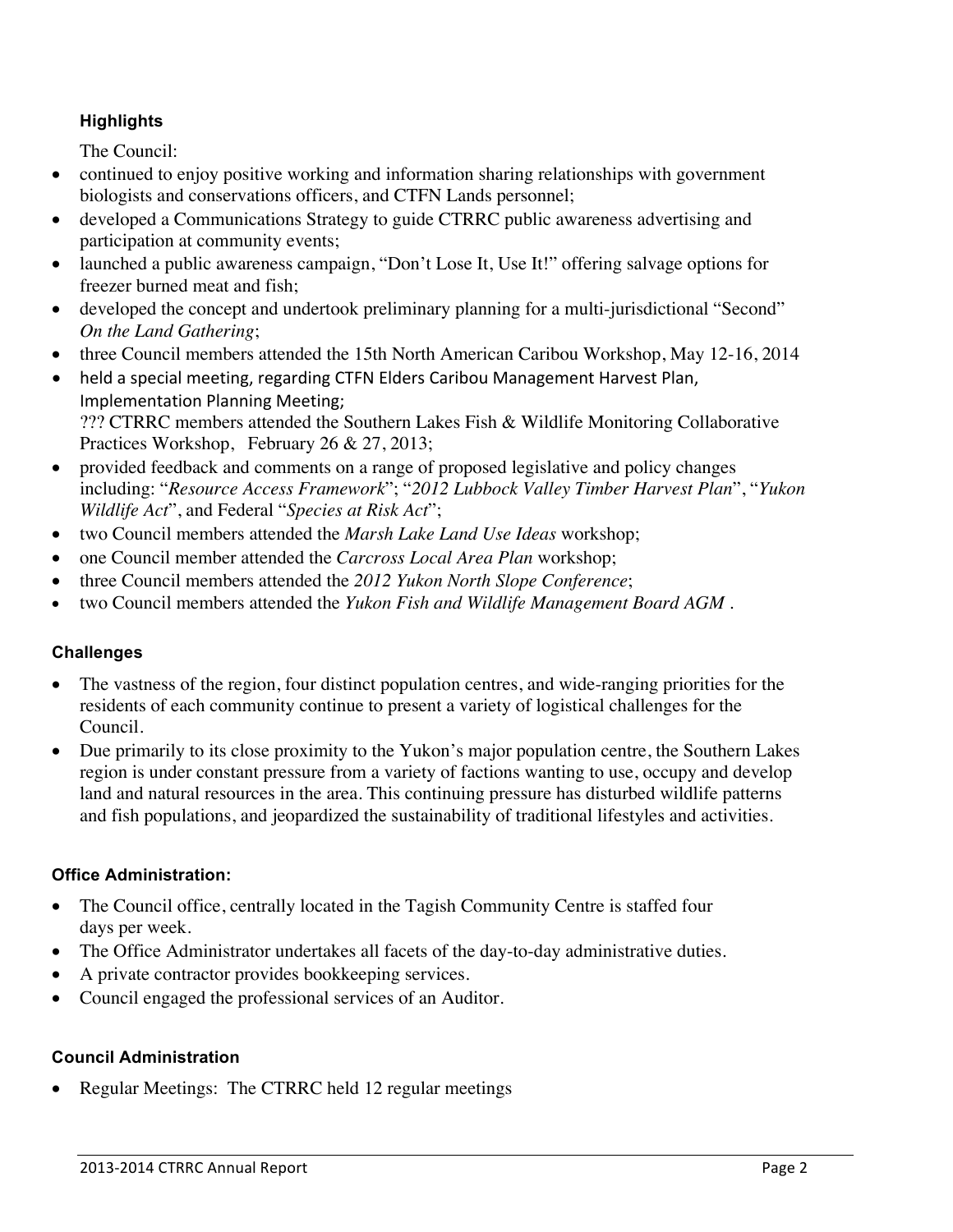- Special Meetings: The CTRRC held one Special meetings
- CTRRC members and the Office Administrator attended the RRC Annual General Workshop held in Whitehorse.

## **Projects**

**1. Land Use Applications:**

**The CTRRC reviewed 20 applications to the Yukon Environmental & Social Economic Assessment Board and Yukon Lands Branch for projects with potential impacts to fish and wildlife within the traditional territory. We consulted with CTFN Lands and submitted comments on 12 projects. (see Appendix 1)**

#### **Budget Variance:**

Overall, the CTRRC ended the fiscal year under-budget. Our surplus as of March 31, 2013 was \$228,930.

Some anticipated projects were not completed as expected therefore funds earmarked for these projects remained unspent at year-end.

#### **Summary:**

The Council continued to: build relationships with local area planning organizations and stakeholders to support the advancement of common area of concern; make informed and responsible recommendations to governments and management agencies regarding fish, wildlife and their habitat; and engage the communities in participative renewable resources management.

While Council was not able to complete some proposed projects, Council are looking forward to another challenging and productive year ahead.

 $|{\mathcal{A}}|$   $|{\mathcal{A}}|$   $|{\mathcal{A}}|$   $|{\mathcal{A}}|$   $|{\mathcal{A}}|$ 

**Albert James, Co-Chair Date**

 $9992$ 

**Ken Reeder, Co-Chair Date**